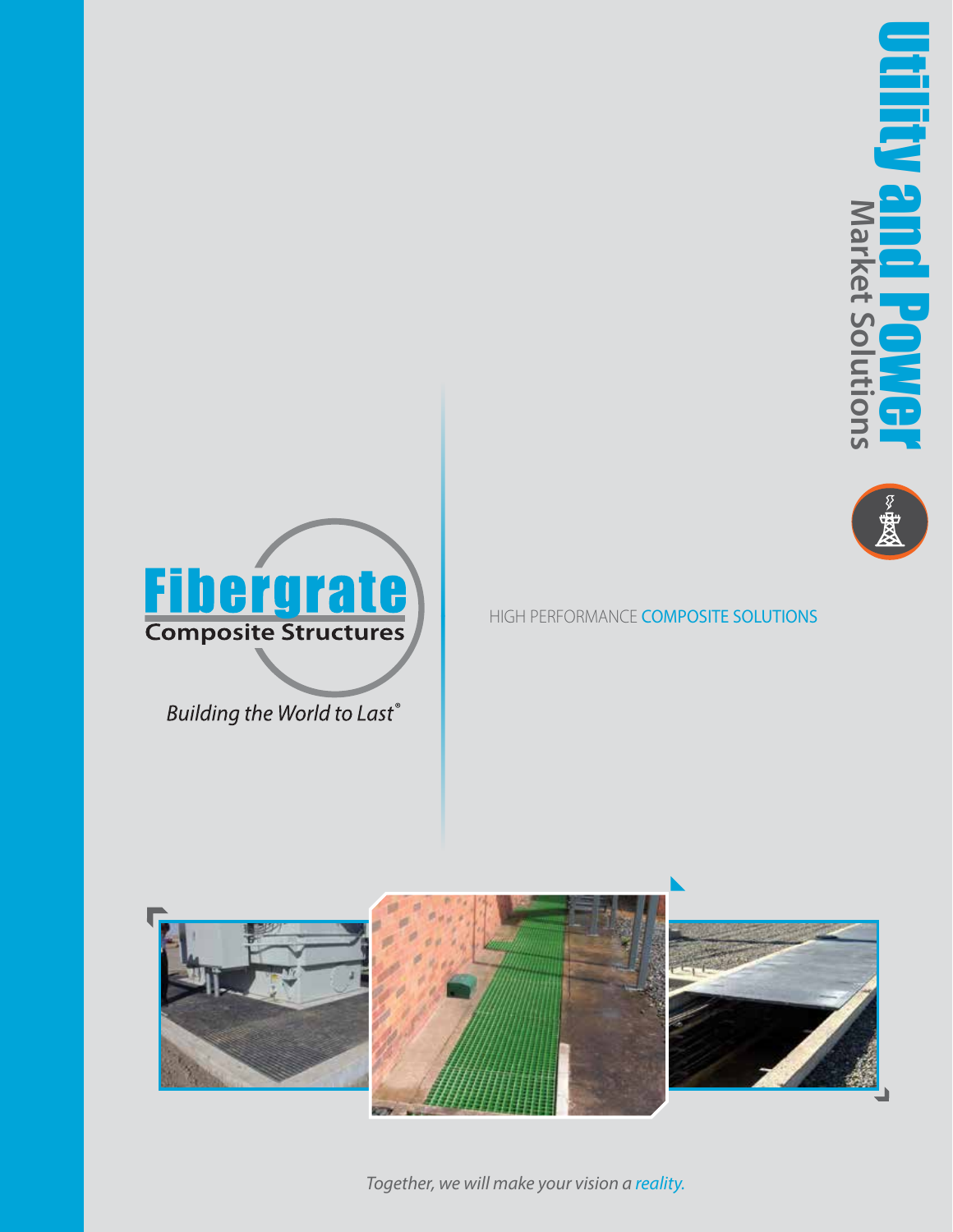### Introduction



Fibergrate Composite Structures Inc. is a global manufacturer of fiberglass reinforced plastic (FRP) products. Fibergrate sets the standard for high performance composite products with such proven brands as Fibergrate® molded gratings, Safe-T-Span® pultruded gratings, and Dynaform® structural shapes.

Fibergrate has led the revolution in structural products, away from maintenance intensive metals and heavy reinforced concrete products, towards the use of advanced composites. The pioneer in FRP components, Fibergrate structural materials provide solutions to many of the limitations of metal and concrete. These solutions include high strength-to-weight ratios, easy installation, significant safety and ergonomic characteristics, and long, low maintenance life cycles.

Access ducting has become a standard practice in the utility industry as it offers significant advantages over direct bury or overhead suspension. Access ducting allows many service providers to utilize the same highway for buildings and allows quick access for inspections, maintenance or additions. Fibergrate's FRP products are the new choice for ducting and trench covers as the benefits of its use are becoming better known to the utility industry.

### Applications

- **O** Trench Covers
- Walkways and Accessways
- **O** Transformer Bund Grating
- **O** Screenings and Guards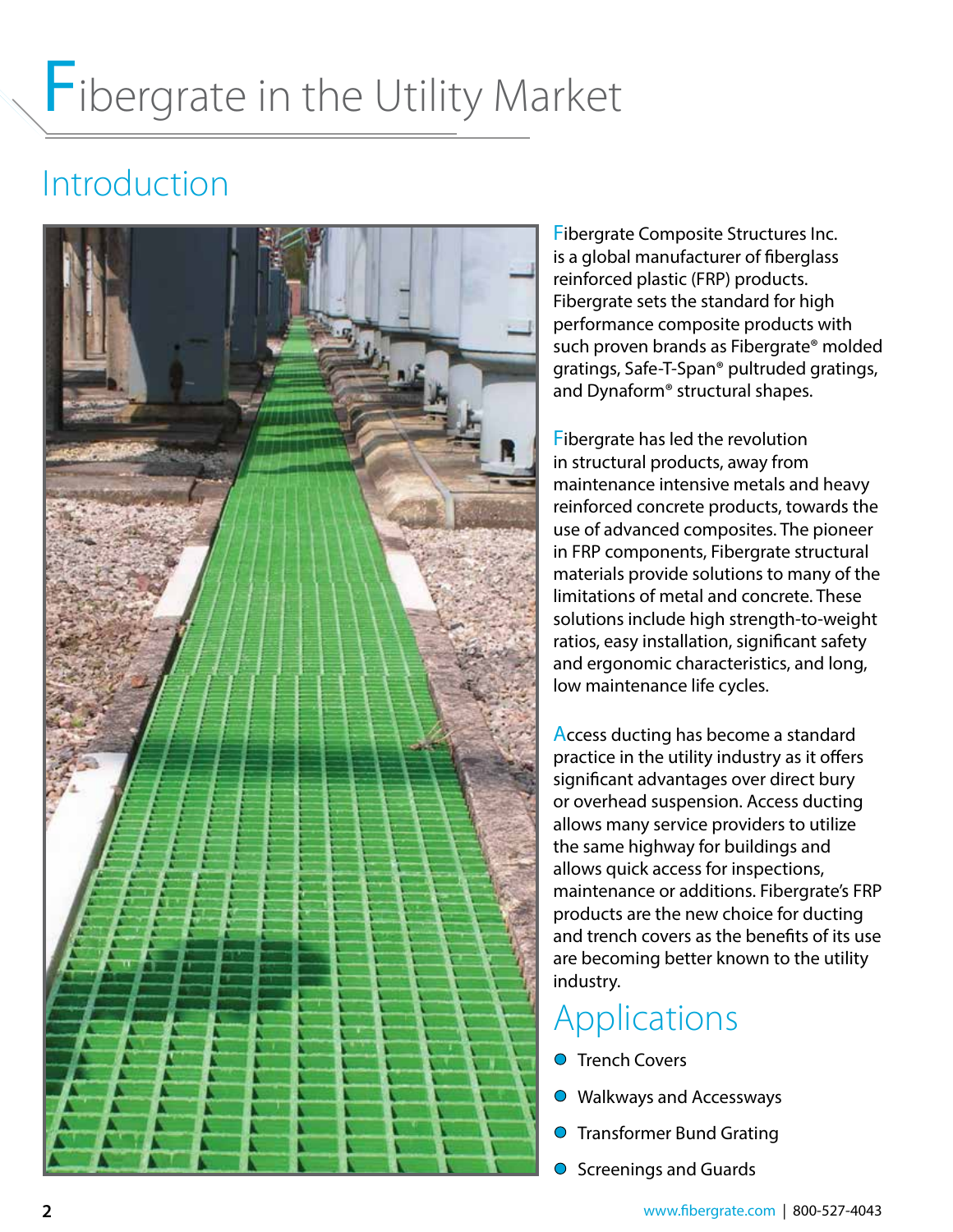## Fibergrate Benefits



Electrically & Thermally Non Conductive:

Fiberglass is electrically non conductive for safety and has low thermal conductivity which results in a more comfortable product when physical contact occurs.



Corrosion Resistant: Will not rust or corrode due to weather or harsh chemicals.



Slip Resistant: Slip resistance properties far exceed those of concrete and metal, especially in wet or oily conditions.



Low Maintenance: The corrosion resistant properties of Fibergrate products reduce or eliminate the need for sandblasting, scraping and painting.



High Strength to Weight Ratio: Less than one-half the weight of steel grating, allowing easy removal for access below floor level and installation with no heavy equipment and less manpower.



Impact Resistant: FRP can withstand major impacts with negligible damage. Gratings are available to satisfy even the most stringent impact requirements.



Fire Retardant: Most Fibergrate products are engineered to have a flame spread rating of 25 or less, as tested in accordance with ASTM E-84, and meet the self-extinguishing requirements of ASTM D-635.

Easily Fabricated: Can be fabricated with simple carpentry tools and require no welding. The lightweight makes it unnecessary for lifting equipment since the grating can be easily handled by two workers.

Allows Drainage: Open mesh grating removes standing water from walkways and access areas, or solid surface products can be used where needed.

Engineering and Drafting: Utilizing Fibergrate's 50 years of experience combined with engineering, directed by a Professional Engineer, can save time and money from concept to completion.



#### NSF® Standard 61-Certified FRP Products:

Fibergrate offers a line of pultruded and molded products that have been certified to NSF Standard 61 for potable water contact.

These include Dynaform® structural shapes, Dynarail® ladder and railing systems, as well as specially formulated molded grating. This molded grating uses an isophthalic and vinyl ester resin formulation and is the only molded grating available with NSF Standard 61 certification.



#### Heavy Metal Safe:

The EPA, OSHA and other regulatory agencies created

to protect our lives and our natural resources have increased legislation to control heavy metals such as lead, chrome, cadmium and other metals in all products where exposure is a health threat. Fibergrate Composite Structures Inc. supports this strengthened legislation and has, for more than 20 years, voluntarily tested for heavy metals in our products and minimized or eliminated heavy metals from our products.

FRP vs. Steel: When comparing the price of Fibergrate fiberglass reinforced plastic (FRP) to metallics, consider: Value = Price / Service Life

| <b>Cost Factor</b>                   | <b>Traditional Metallic Materials</b>                                                                                                                                                                                                                   | The Fibergrate <sup>®</sup> Advantage                                                                                                                                                                                                                    |
|--------------------------------------|---------------------------------------------------------------------------------------------------------------------------------------------------------------------------------------------------------------------------------------------------------|----------------------------------------------------------------------------------------------------------------------------------------------------------------------------------------------------------------------------------------------------------|
| <b>Safety Cost</b>                   | Slips and falls are the second leading cause of industrial<br>accidents and one of the leading causes of death. Each<br>lost work day can cost \$50,000 to \$100,000.                                                                                   | Fibergrate's slip resistant surface dramatically reduces<br>accidental slips making it the most cost-effective solution<br>for minimizing worker accidents and lost workdays.                                                                            |
| Initial<br><b>Installation Cost</b>  | Up front, metallic components appear to be the most<br>economical, based on material cost alone. However,<br>metallic materials require heavy lifting equipment, added<br>labor for cutting, welding and painting and grating must<br>be "edge-banded". | Although initial material investment may appear higher,<br>don't be fooled! FRP products require no heavy lifting<br>equipment, minimal labor, are easily fabricated with hand<br>tools, do not need painting, and grating requires no edge-<br>banding. |
| Maintenance &<br>Replacement<br>Cost | In highly corrosive installations, metallic products often<br>require intensive maintenance and can deteriorate in<br>a few years or less, requiring numerous replacements<br>within the facility life.                                                 | Fibergrate FRP products will last much longer and<br>require little maintenance. Fibergrate systems pay for<br>themselves after one maintenance cycle. Many Fibergrate<br>installations have been in service for 40+ years.                              |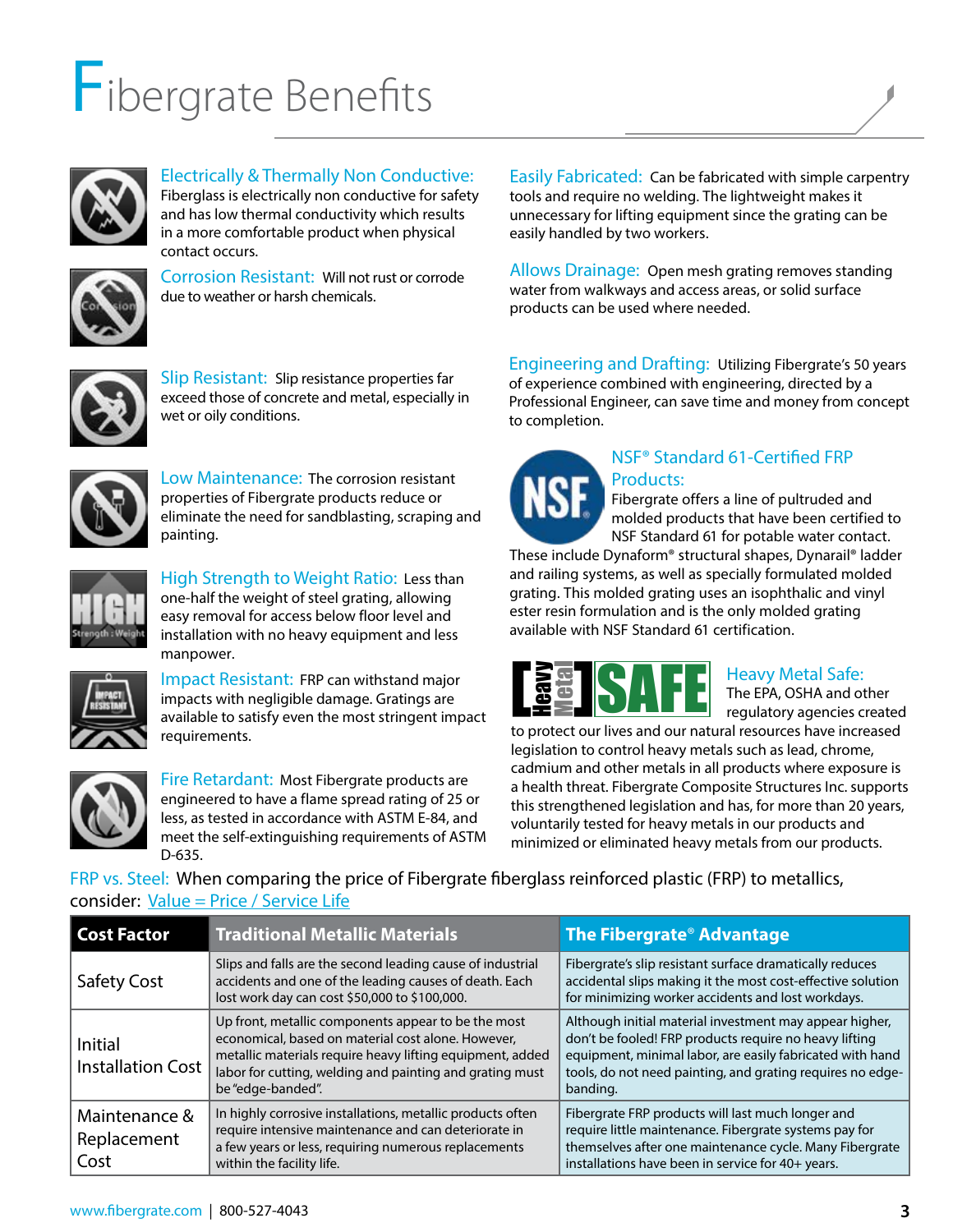### Trench Covers

Historically, cable trench covers have been created from heavy, reinforced concrete or metal grating. Both of these materials have significant drawbacks in appearance, safety and weight. Now, FRP is the best choice for trench and access ducting covers.

Concrete covers are heavy and unmanageable for workers, leading to more personal injuries on the job. These difficulties and the safety hazard posed by unsafe, cracked covers can prove a high liability for trench owners. Concrete is unable to withstand impacts and will crack and crumble. However, Fibergrate's FRP grating and plate has a high strength to weight ratio and is resists impacts

Metal covers and grating are also cumbersome and eventually rust and corrode, making them very unsightly and unsafe. In addition, metal trench covers are targets for theft because of their scrap value. The resulting, uncovered trenches become a very dangerous situation.

Why not provide an aesthetically pleasing Fibergrate FRP cover that will continue to provide durability and safety for years to come?



*During Construction of Utility Trench*



*Traditional Concrete Trench Covers*



*Solid FRP Trench Covers*



**4** www.fibergrate.com | 800-527-4043 *After Installation of FRP Trench Covers*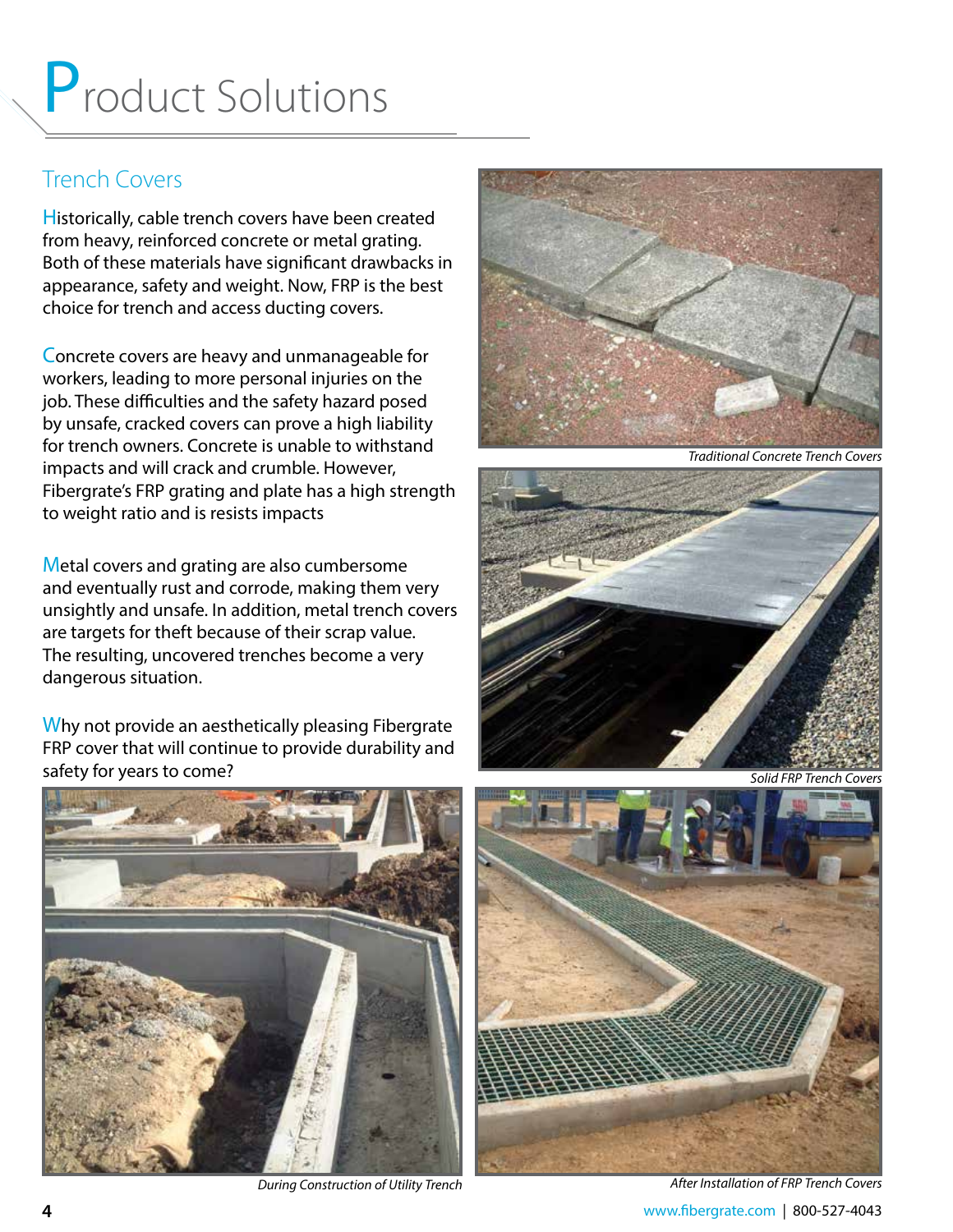

### High Load Capacity (HLC/HI) Grating

High Load Capacity (HLC/HI) Grating is yet another product in the arsenal of engineered solutions by Fibergrate. While capitalizing on some of the traditional features of FRP, such as high strength, corrosion resistance, fire retardancy, non-conductivity, and low maintenance - this specially manufactured product has been engineered to carry the forklift loads that traditional molded and pultruded FRP grating products are unable to support.

These high load gratings can be supplemented with standard molded or pultruded grating to create a trench system that will support the needs of any facility. High load gratings have at least a 48% open area for drainage and can be supplied with a solid top when needed. Fibergrate is the only manufacturer of a HLC molded grating that is the most durable product on the market for vehicular turning traffic.



### Grating Pedestals

Grating Pedestals are specially designed for square mesh molded grating and provide safe support for elevated flooring. Pedestals are ideal for grating support in trenches, transformer bund areas and where walkways are often reconfigured. Pedestals provide more flexibility in designing raised flooring applications as economically as possible.

Adjustable pedestals are available in heights from 3-1/4" to 72" (with additional bracing). The ease of adjustability of the pedestals

will save installation time on sloped floors or trenches. Single heads can be adjusted from atop the grating, dramatically decreasing time spent during the leveling process.





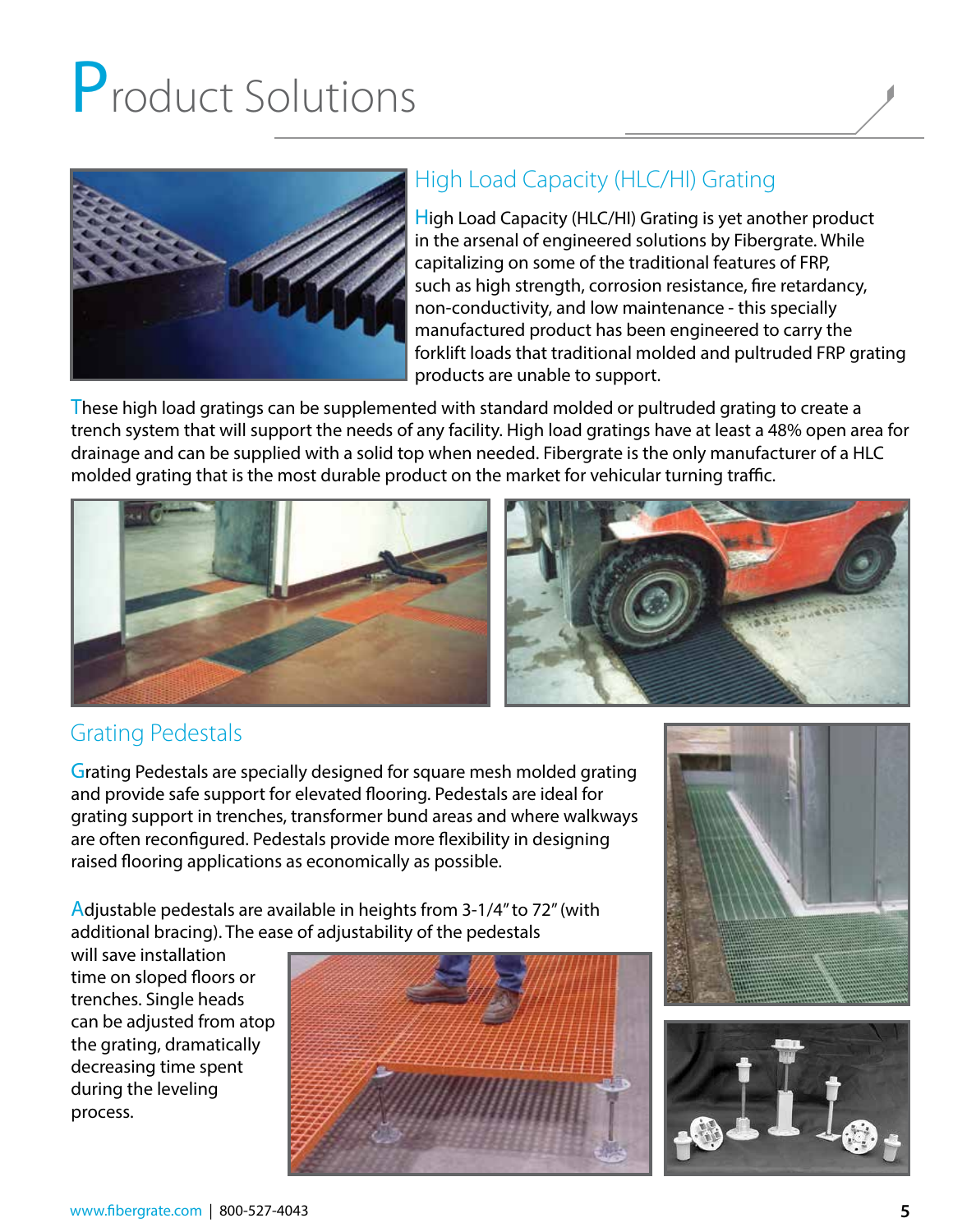



### Transformer Bund Grating

Using Fibergrate FRP grating for transformer bund covers is becoming more popular for its convenience. The grating can be mounted on pedestals and can be adjusted to the proper heights. Using Fibergrate's grating pedestals requires no additional trench lip or structural supports and can be used when bund floors are not equal heights throughout. FRP grating and pedestals are convenient, economical and versatile for any transformer bund.

### Stair Treads and Stairways

An entire stairway can be created from FRP materials including treads, stringers, railing and grating. Fibergrate provides several slip and corrosion resistant products for your stairway safety needs. Our complete stair solution line includes products for new or replacement steps or covers designed to add slip resistance to existing problematic steps. Stair treads and stairways are designed to exceed OSHA and other model building code standards for safety, strength, durability and corrosion resistance.

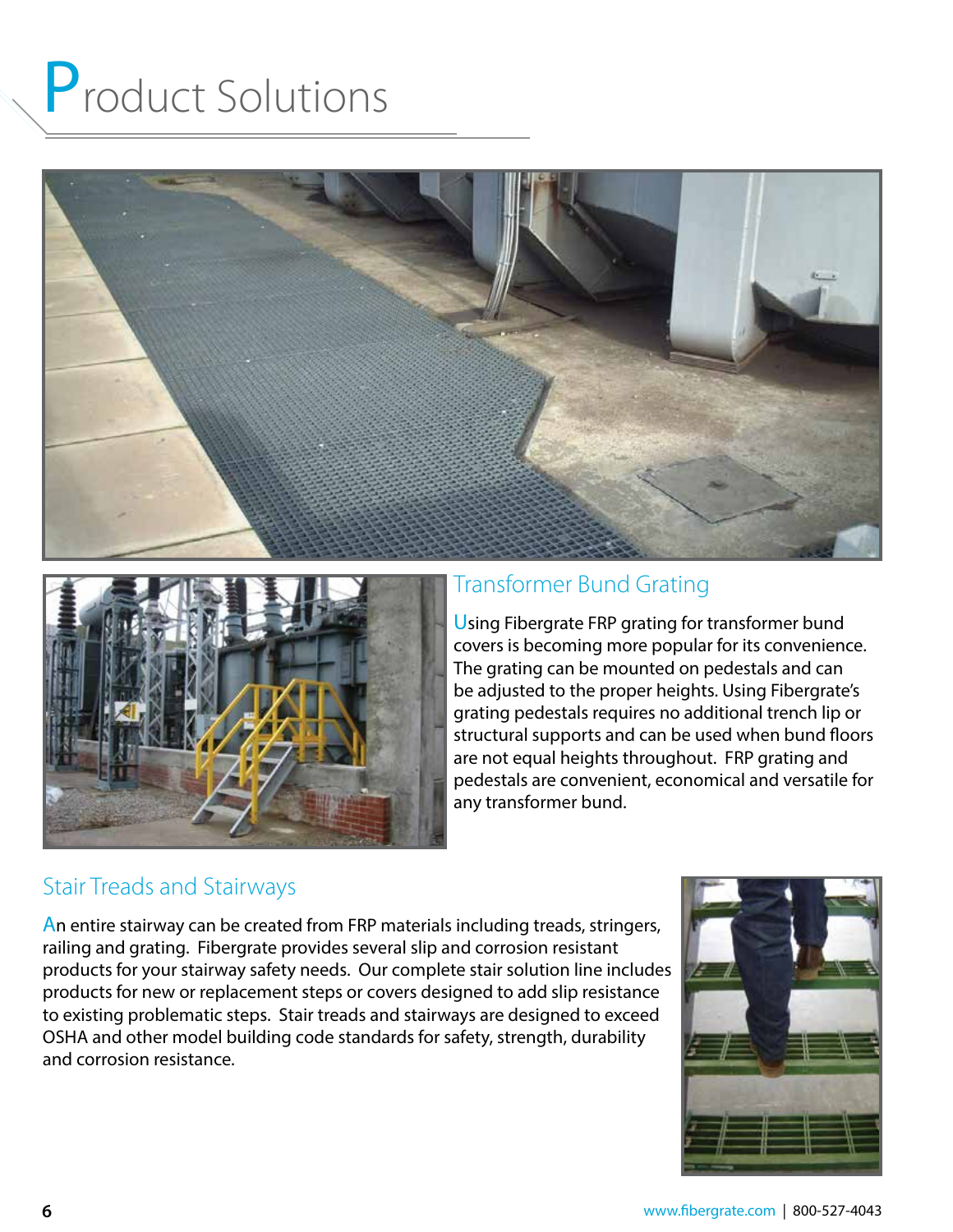### FRP Screening

Fibergrate grating and structural shapes can provide a low maintenance, electrically transparent solution to protect people from voltage areas, moving machinery, or restricted areas. Open mesh grating allows for air circulation and visibility, or covered grating can be used for areas that require no visibility of electrical equipment.





#### FRP Structural Shapes

A full line of FRP structural shapes are available; including angles, channels, I-beams, wide flange beams, round tube, square tube, round rod, square bar, flat sheets and concrete embedment angles. These shapes have the same features and benefits as other Fibergrate FRP products which ensure a long, low maintenance life for projects even in harsh environments. Fibergrate is the world's foremost custom manufacturer and fabricator of highly complex and unique projects. Call today regarding a specialized solution for your project!